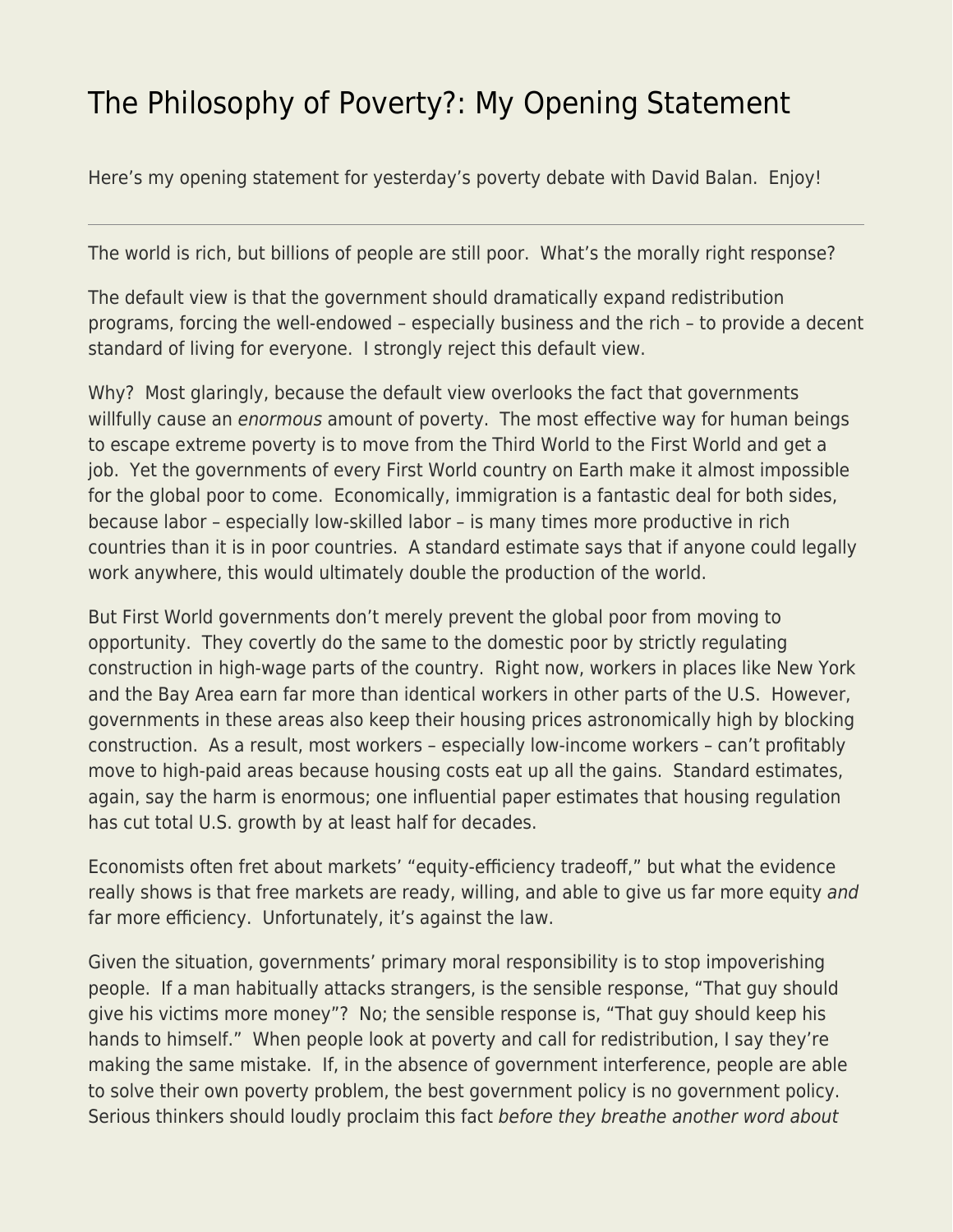## poverty.

Since my opponent is a serious thinker, I know that he actually agrees with much of what I've just told you. So where does he go wrong? Emphasis. Yes, David favors allowing a lot more immigration and a lot more construction. He grants that these policies will enrich society in general, and the poor in particular. But none of this excites him. Why not? I'm no mind-reader, but my best guess is that David idolizes Big Government, and resents free markets. So when he thinks about a grave social problem like poverty, he doesn't want government to get out of the way and let the free market work its magic. He wants government to heroically solve it with redistribution. Even when he knows that government viciously victimizes the poor, he wants to hastily concede the point, then talk about redistribution at length.

Aside: I will happily withdraw this criticism if David spends at least half of his allotted time on the evils of government.

Now David could reply: Sure, government does a lot of bad stuff to the poor. However, government also greatly helps the poor with massive redistribution programs – and these programs could easily be expanded. He could even flip my psychoanalysis around: "I'm no mind-reader, but my best guess is that Bryan idolizes free markets, and resents Big Government. So when he thinks about a grave social problem like poverty, he doesn't want government to step in and ask the free market to pay its fair share. He wants free markets to heroically solve it with economic opportunity."

How would I respond to this? I'd begin by pointing out that most government redistribution doesn't even go to the poor. Most obviously, almost all extreme poverty exists outside the First World, but almost all redistribution happens within the First World. Less obviously, when you examine the budget, the welfare state focuses on helping the old – and most old people are not poor. The upshot: Governments could do vastly more for the truly poor without raising taxes by a penny. Just take the money they fritter away on elderly Americans, and give it to desperately poor foreigners.

To my mind, this would be a big improvement, but still a bad idea. I don't just oppose the expansion of government poverty programs. I oppose the programs themselves.

Why? In my view, there's a strong moral presumption against taking people's stuff without their consent. This doesn't mean that it's wrong to steal a penny to save the Earth. But it does mean that no one should take people's stuff without their consent *unless* they have a really good reason. And taking people's stuff without their consent is the foundation of all government redistribution. Wishful thinking notwithstanding, there is no "social contract." Real contracts require unanimous consent – and no government has that. What about "Love it or leave it"? It's silly. Refusing to move to another country does not remotely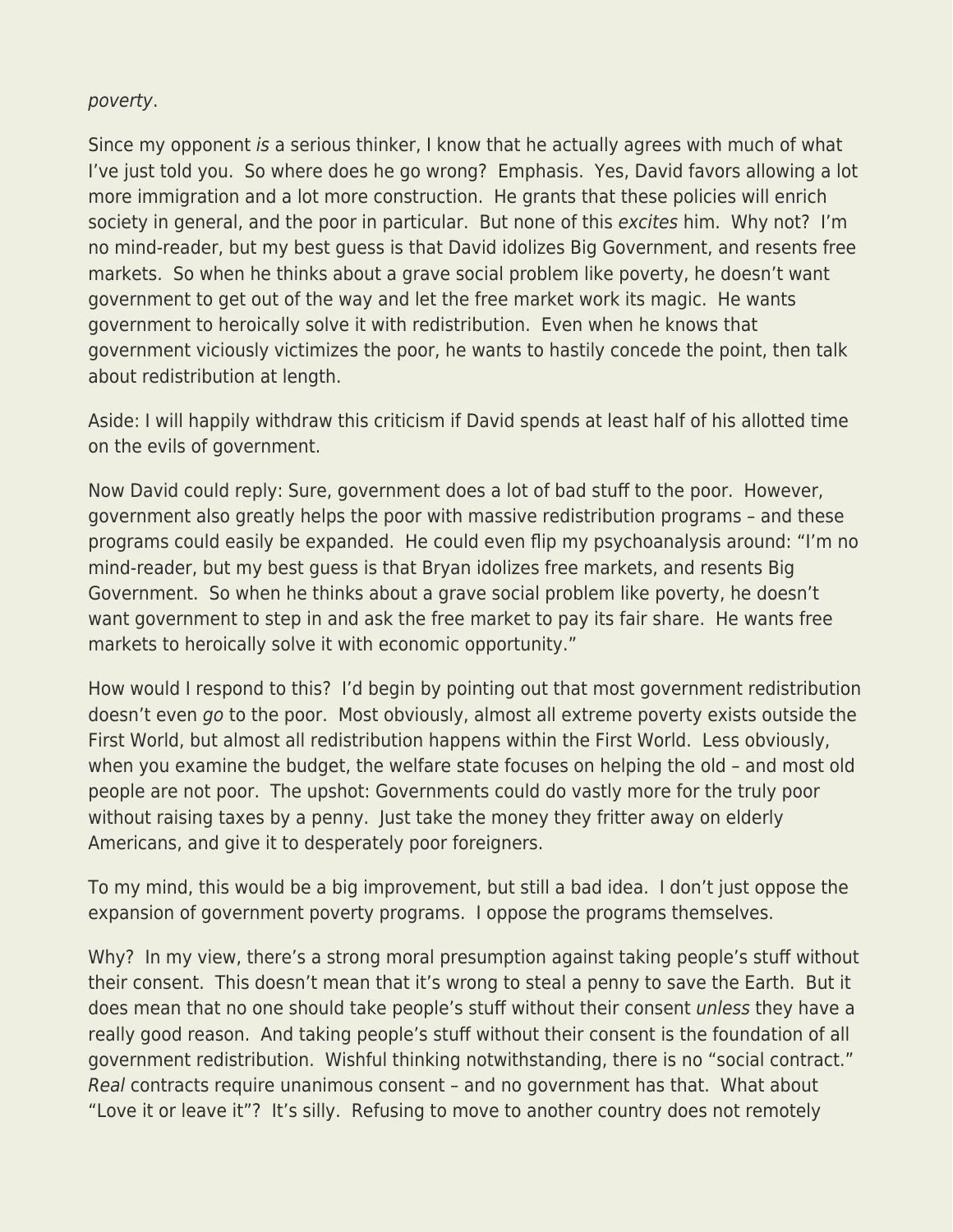indicate consent to anything.

So what counts as a "really good reason" to use redistribution to help fight poverty? Here are the main moral hurdles to clear.

Hurdle #1. Do we have strong evidence that the social benefits of redistribution far exceed the costs? It's OK to steal a car to save your life, but not to steal a car because you'd enjoy it more than the current owner. The same moral principle holds for government – and due to the complex effects of economic policy, it is especially hard for government to comply. Redistribution plausibly has big effects on incentives and economic growth, so government has no business doing redistribution until it can credibly rule out major negative side effects.

Hurdle #2. Is government trying to solve absolute poverty – hunger, homelessness, and the like? Or merely relative poverty – lack of a smart phone or cable t.v? Using coercion to alleviate absolute poverty is morally plausible, but using coercion to alleviate relative poverty is not. If you've seen Les Miserables, you may remember the part where Jean Valjean sings, "He stole some bread to save his sister's son." It would laughable, though, if he sang, "He stole an iPad to play Halo." Since there is little absolute poverty in First World countries, there is simply little moral room for domestic redistribution. International redistribution is another matter, of course.

Hurdle #3. Can voluntary charity take care of the problem? If you can handle morally objectionable poverty by asking for donations, there is no good reason to force anyone to help. And to repeat, you shouldn't take people's stuff without their consent unless you have a really good reason.

Hurdle #4. The last, and most controversial hurdle: Are the potential recipients of government help poor through no fault of their own? Or were they negligent? Yes, I know this is a touchy subject; morally, however, we must address it. If a friend asks to sleep on your couch for a few weeks, you normally want to know why he needs your helps – and his answer matters. "I'm fleeing a war zone" is more morally compelling than, "My wife kicked me out because I drink away all our money."

Why raise this touchy subject? Because there is an enormous body of evidence showing that a major cause of severe poverty is irresponsible behavior of the poor themselves: unprotected impulsive sex, poor work ethic, substance abuse, violent crime, and much more. Just ask yourself: If you engaged in such behavior, how long would it take before you, too, lived in poverty?

When I make this point, people have two radically different objections.

The first is to deny the facts. I can't do much to answer this objection during a debate; all I